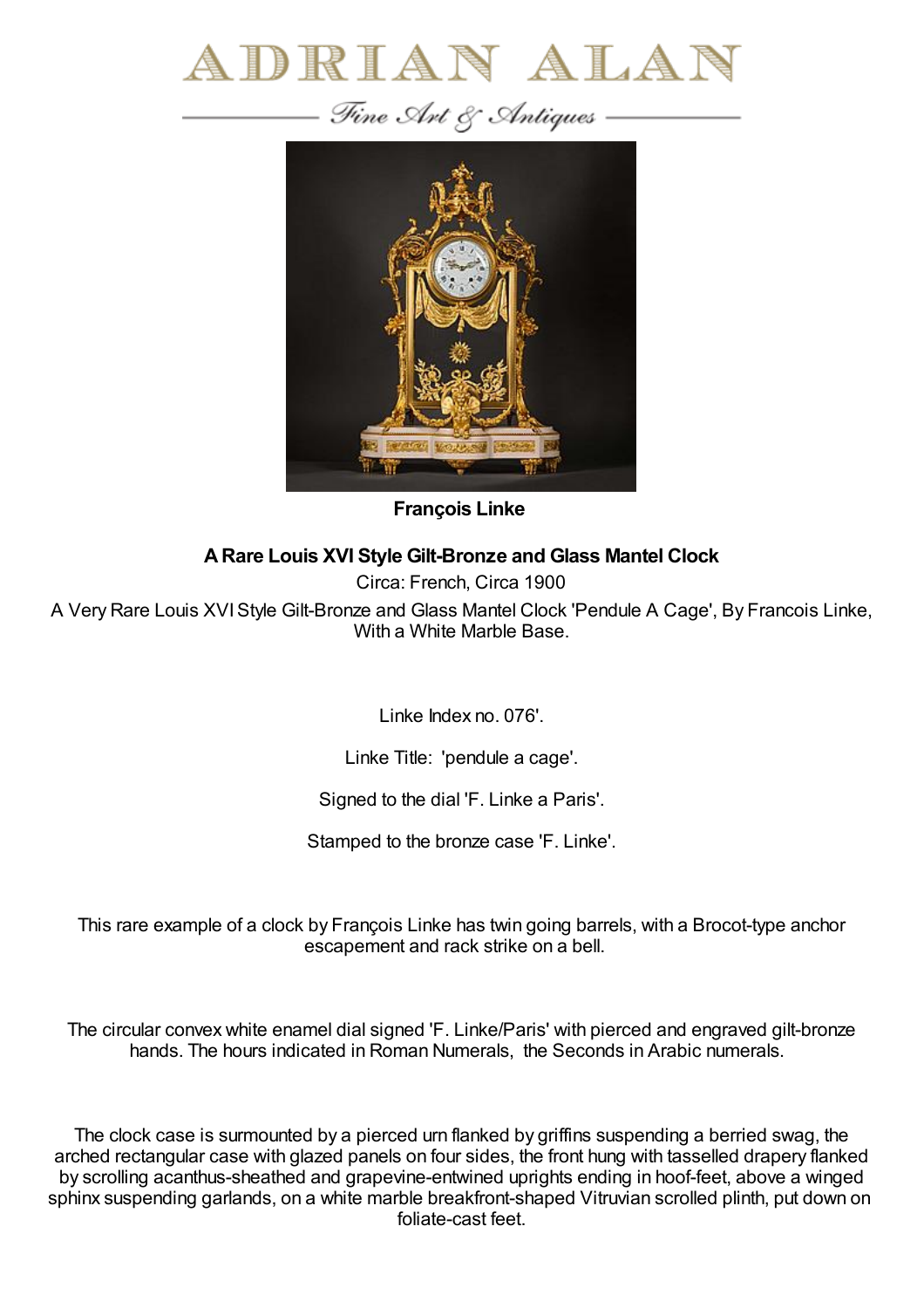Linke purchased the original master bronze for this important clock from the 3rd auction of the fonds de commerce of the bronzier Dernière, held inOctober 1903. Designed to have either porcelain or glazed front and sides, Christopher Payne in his seminal book on Linke, notes that it is a very rare model. Linke paid 440 francs at the sale for the master bronze and the finished clocks were offered for sale at 2,850 and 1,950 francs, depending on size. The present model being the largest.

An example of this clock is illustrated by Christopher Payne as plate 187 in his book 'François Linke, (1855 - 1946), The Belle Époque of French Furniture'.

French, Circa 1900.

## **Literature:**

Payne, Christopher, François Linke, (1855 - 1946), The Belle Époque of French Furniture, Antique Collectors' Club, (Woodbridge, UK), 2003; pl. 187, p. 172-3, Appendix 1 - p.342.

## **Artist description:**

François Linke (1855 - 1946) was the most important Parisian cabinet maker of the late nineteenth and early twentieth centuries, and possibly the most sought after cabinet maker of his period.

He was born in 1855 in the small village of Pankraz, in what is now the Czech Republic. Records show that Linke served an apprenticeship with the master cabinetmaker Neumann, then in 1875 at the age of 20 he arrived in Paris where he lived until he died in 1946.

It is known that the fledgling Linke workshops were active in Paris in the Faubourg St. Antoine as early as 1881, and during this time he supplied furniture for other more established makers such as Jansen and Krieger.

The quality of Linke's craftsmanship was unsurpassed by any of his contemporaries and reached its peak with his spectacular stand at the Paris Exposition Universelle in 1900, where his Grand Bureau took the gold medal. He gambled his fortune and reputation on this stand, exhibiting several breathtaking items of furniture with sculptural mounts of the most exceptional quality and proportion. His gamble worked and his reputation was established to such an extent that Linke continued to be the preeminent furniture house in Paris until the Second World War.

As the Art Journal reported in 1900 on Linke's stand:

The work of M. Linke ... was an example of what can be done by seeking inspiration amongst the classic examples of Louis XV and XVIwithout in any great sense copying these great works. M. Linke's work was original in the true sense of the word, and as such commended itself to the intelligent seeker after the really artistic things of the Exhibition. Wonderful talent was employed in producing the magnificent pieces of furniture displayed....

The formation of Linke's distinctive style was made possible by his collaboration with the sculptor Léon Messagé.

Together Linke and Messagé designed furniture for Linke's 1900 exhibition stand, with exuberant allegorical figures cast in high relief, that exemplified Linke's ability to seamlessly merge the different mediums of wood carving, bronze and marquetry into a dynamic unified whole.